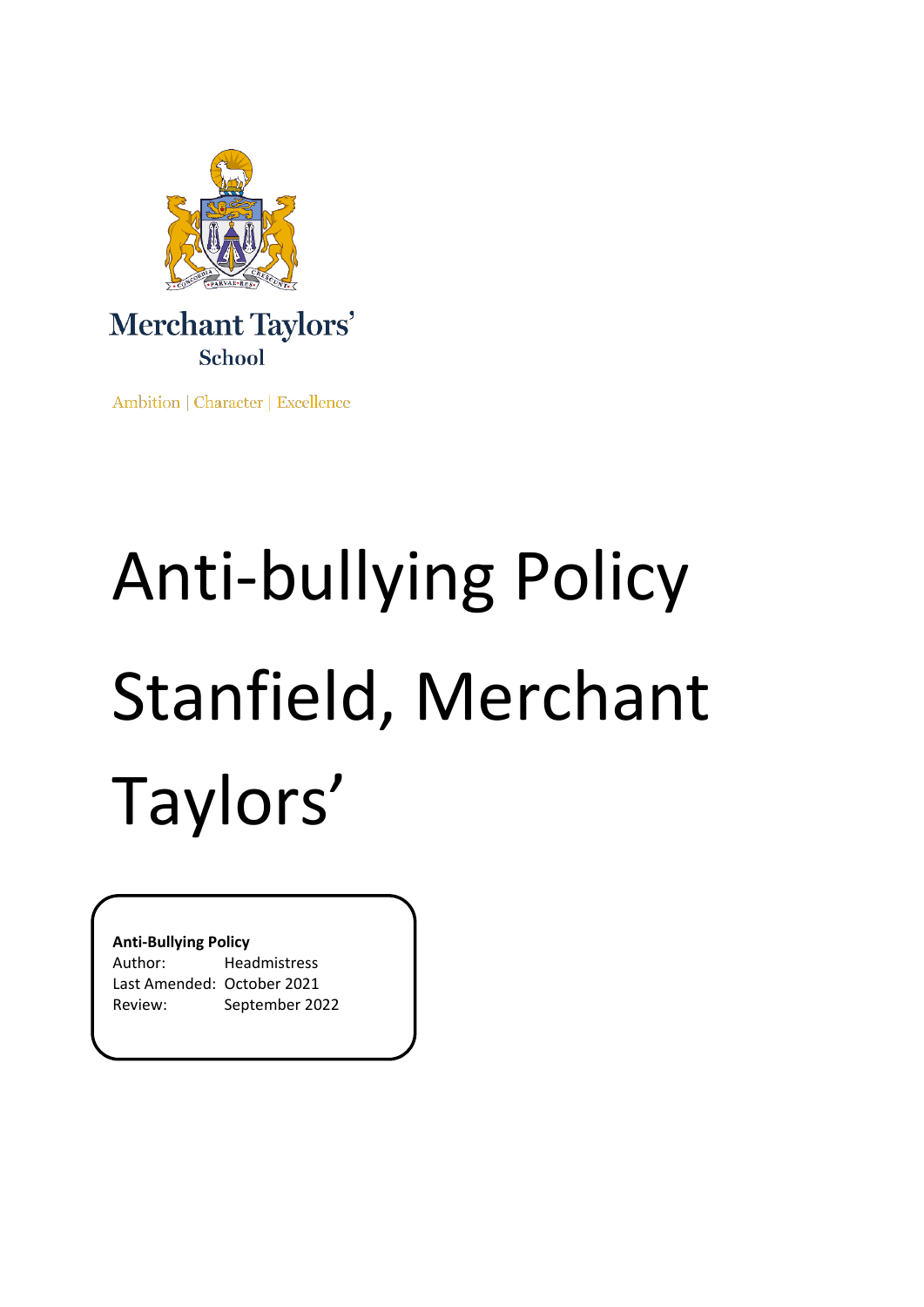#### **ANTI-BULLYING POLICY**

#### **1. Context**

All schools have a duty to draw up procedures to prevent bullying and to bring these procedures to the attention of staff, parents and pupils under the School Standards and Framework Act 1998. The school's policy and procedures also take into account the guidance given in the DFE's Preventing and Tackling Bullying 2017, Cyberbullying: Advice for headteachers and school staff (2014), Behaviour and Discipline in Schools 2016 and the guidance given in the ISSR handbook September 2017.

#### **2. The School's Position**

The school will not tolerate bullying. We believe that all students have the right to be educated in an environment where there is mutual respect and co-operation. Bullying is contrary to this approach and we do everything possible to discourage it. We aim to create an environment in which bullying is minimised. If bullying does occur, we aim to ensure that the person being bullied is safe, we work to stop the bullying happening again and we provide support to the person being bullied. Parents, pupils teaching and support staff must be alert to signs of bullying and all members of the school community must report any bullying they experience or witness to the victim's class teacher. Senior members of staff will always take reports of bullying seriously and will always ensure they are thoroughly investigated. Serious instances of bullying may be regarded as safeguarding issues and as such may be reported to the designated staff safeguarding leads and dealt with under the school's Safeguarding and Child Protection Policy. In some instances, and where a criminal offence may have been committed it will be appropriate to liaise with the Police.

#### **3. Definitions of Bullying**

Bullying is aggressive or insulting behaviour by an individual or group, often repeated over time, which intentionally hurts or harms another pupil or group physically or emotionally. It is often motivated by prejudice against particular groups for example, on grounds of race, religion, culture, sex, gender, homophobia, special educational needs and disability or because the child is adopted, is looked after by the Local Authority or is a carer. It may occur directly or through cyber-technology (social websites, mobile phones, text messages, photographs and email). Bullying on the basis of protected characteristics is taken particularly seriously. Research confirms that bullying can have a lasting destructive effect on people's lives. Bullying can produce long lasting feelings of powerlessness, loss of selfesteem and isolation. Victims can sometimes become convinced that they are somehow at fault and can suffer serious long-term distress as a result. Their school work and social and emotional development can be seriously adversely affected. Bullying has the potential to cause serious psychological and physical damage and, in the most extreme cases, suicide.

#### **4. Aims and Objectives**

The aim of the school Anti-Bullying Policy is to ensure that pupils learn in a supportive, caring and safe environment. The school's objectives are: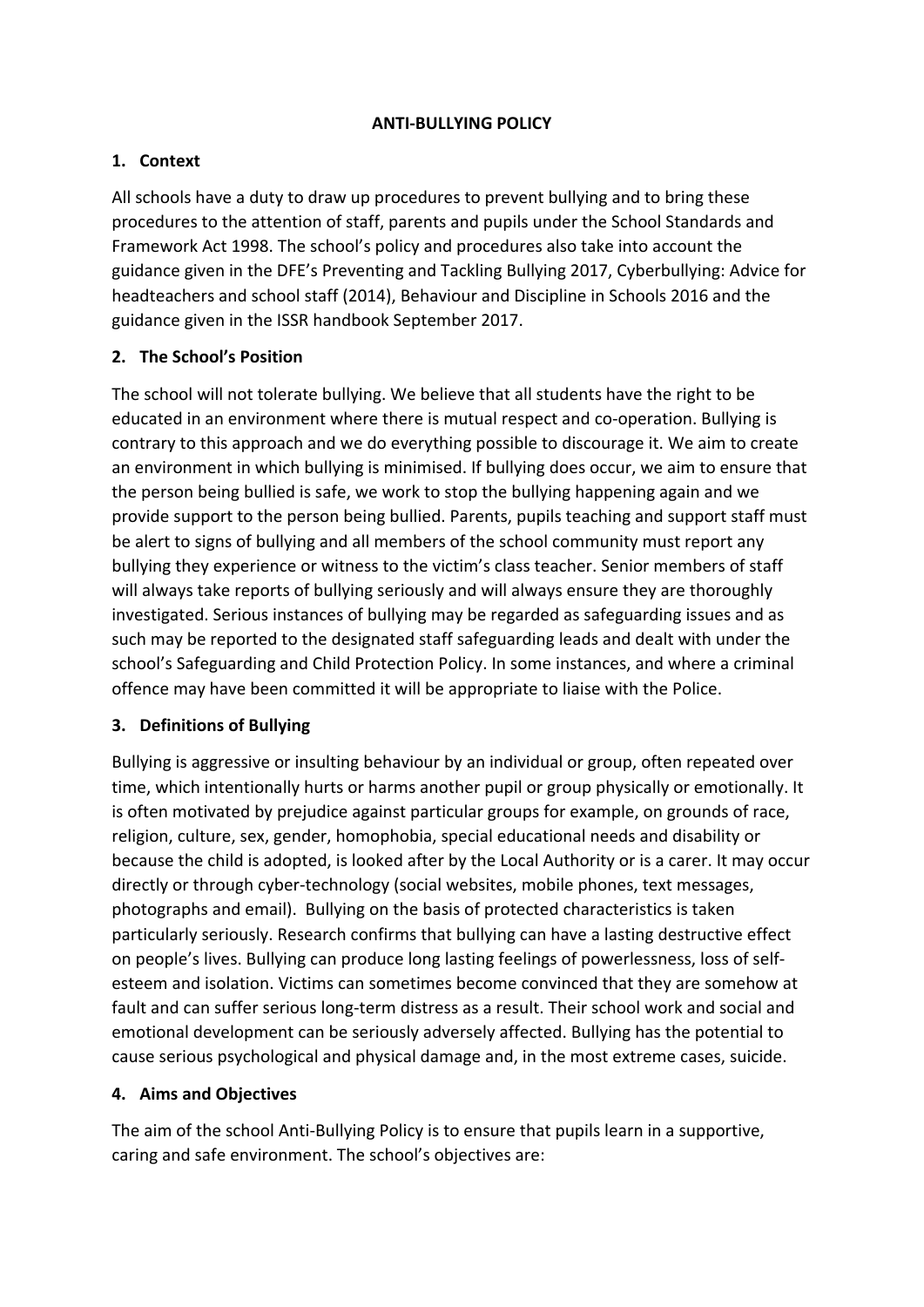- 4.1. To prevent bullying from happening by proactively teaching pupils about the harm it can do
- 4.2. Recognition within the School Community that no one deserves to be a victim of bullying
- 4.3. To promote appreciation of diversity
- 4.4. To nurture students who are empathetic, respectful and considerate of others
- 4.5. To respond appropriately and effectively to instances of bullying
- 4.6. To ensure that parents, pupils and members of staff understand what bullying is and understand the school's policy on bullying and follow it, including by reporting any instances of bullying they come across
- 4.7. To work with those students who engage in bullying activities to ensure that they recognise and learn different ways of behaving
- 4.8. To keep governors updated about serious instances of bullying and for governors to review the policy annually and to check on its effective implementation

# **5. Examples of Bullying**

Please note this is not an exhaustive list but a summary of some common types of bullying behaviour:

- Calling someone names
- Threatening them
- Mocking their contributions in class
- Sending unpleasant texts or making threats or mocking someone on line (see section on cyberbullying at the end of this document)
- Saying or doing hurtful things to or about someone on the basis of their or their family member's actual or perceived sexual orientation (see section on homophobic bullying at the end of this document)
- Saying or doing hurtful things to or about someone on the basis of their, ethnic, social, cultural or religious background, a disability or special educational need, because they are in the care of the Local Authority or are acting as a carer, or because of an issue in their family
- Hitting, kicking, otherwise inflicting physical pain

# **6. Relational Aggression**

Relational aggression is described as behaviours that harm others through damage to relationships or feelings of acceptance, friendship or group inclusion (Crick and Grotpeter 1995). It refers to deliberate actions that intend to negatively affect an individual's friendships or reputation. Such actions, if ignored, can lead to social exclusion. The school takes relational aggression seriously and addresses the issues associated with it through our PSHE and assembly programmes. Examples include:

• Deliberately excluding someone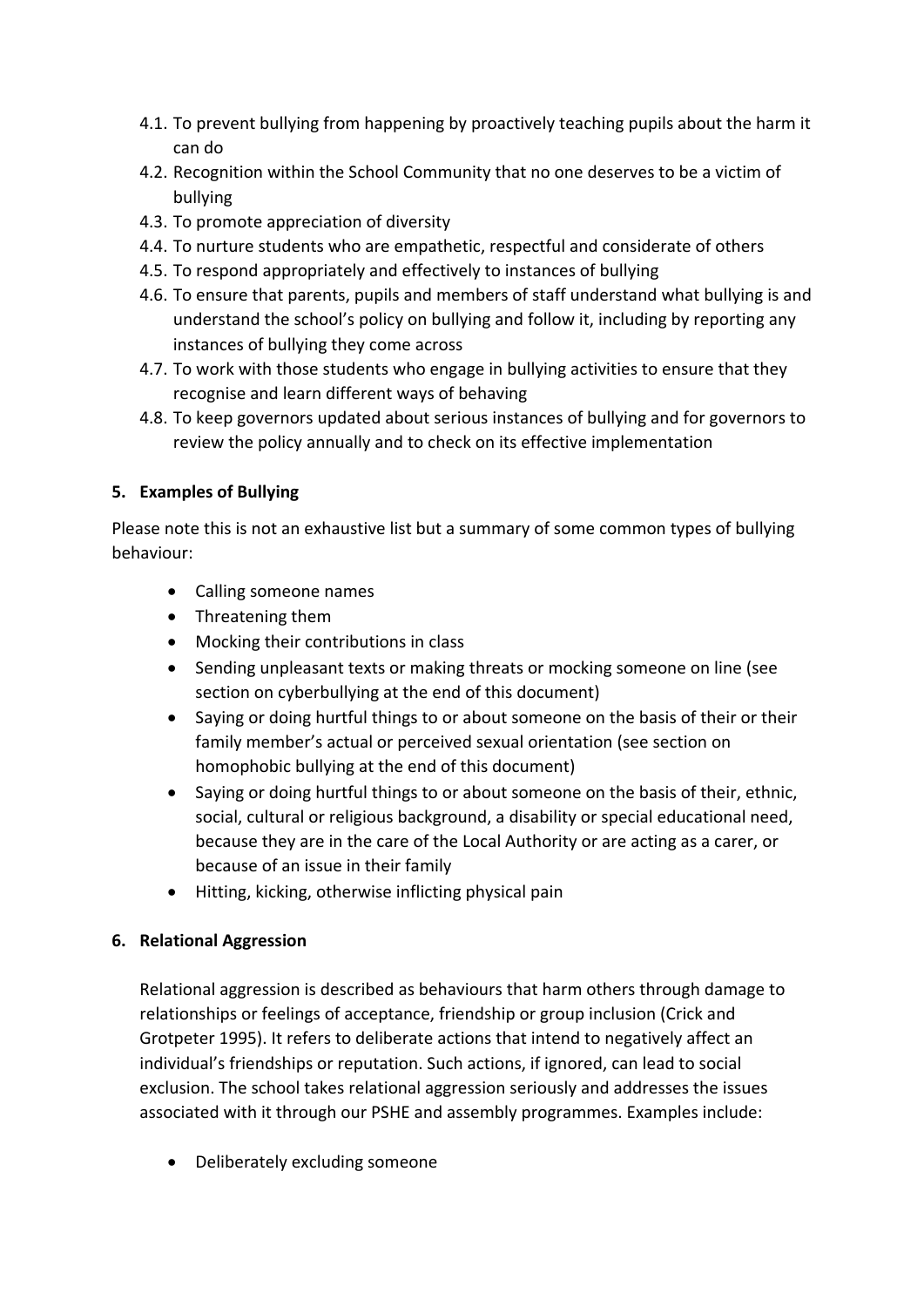- Spreading rumours and gossip
- Breaking secrets
- Imitating or mocking a pupil
- Teasing or embarrassing a pupil

#### **7. Forms of bullying**

The nature of bullying can be:

- Emotional excluding, tormenting, threatening, hiding possessions
- Physical pushing, punching, hair pulling, other violence
- Verbal name-calling, sarcasm, spreading rumours, teasing, banter
- Cyber misuse of the internet, social media, mobile phone and associated equipment

Bullying can be based on any of the following things:

- Race (racist bullying)
- Religion or beliefs
- Culture or class
- Gender (sexist bullying)
- Sexual orientation (homophobic or biphobic bullying)
- Gender identity (transphobic bullying)
- Special Education needs or disability
- Appearance or health conditions

#### **8. Signs that someone might be a victim of bullying**

Please note, this is not an exhaustive list but a summary of some common indications that someone is being bullied. They could also be signs of other difficulties, but should give rise to investigating the possibility of bullying. Parents and teachers should look out for a pupil:

- Seeming afraid of the journey to or from school, asking to be taken to school when they have previously been happy to walk or take public transport unaccompanied
- Making unexplained changes to their routine
- Trying to get out of going to school e.g. by claiming to be ill when nothing really seems wrong with them, playing truant
- Becoming anxious and withdrawn, appearing to have lost confidence.
- Changes to behaviour such as stammering, easily becoming tearful, having a disturbed sleep pattern
- Possessions or clothes being frequently lost or damaged, asking for money without explaining why they need it
- Doing badly in school work
- Becoming aggressive towards siblings
- Unwilling to use mobile phone or computer or using them obsessively
- Unexplained cuts or bruises, self-harming, preoccupied by suicide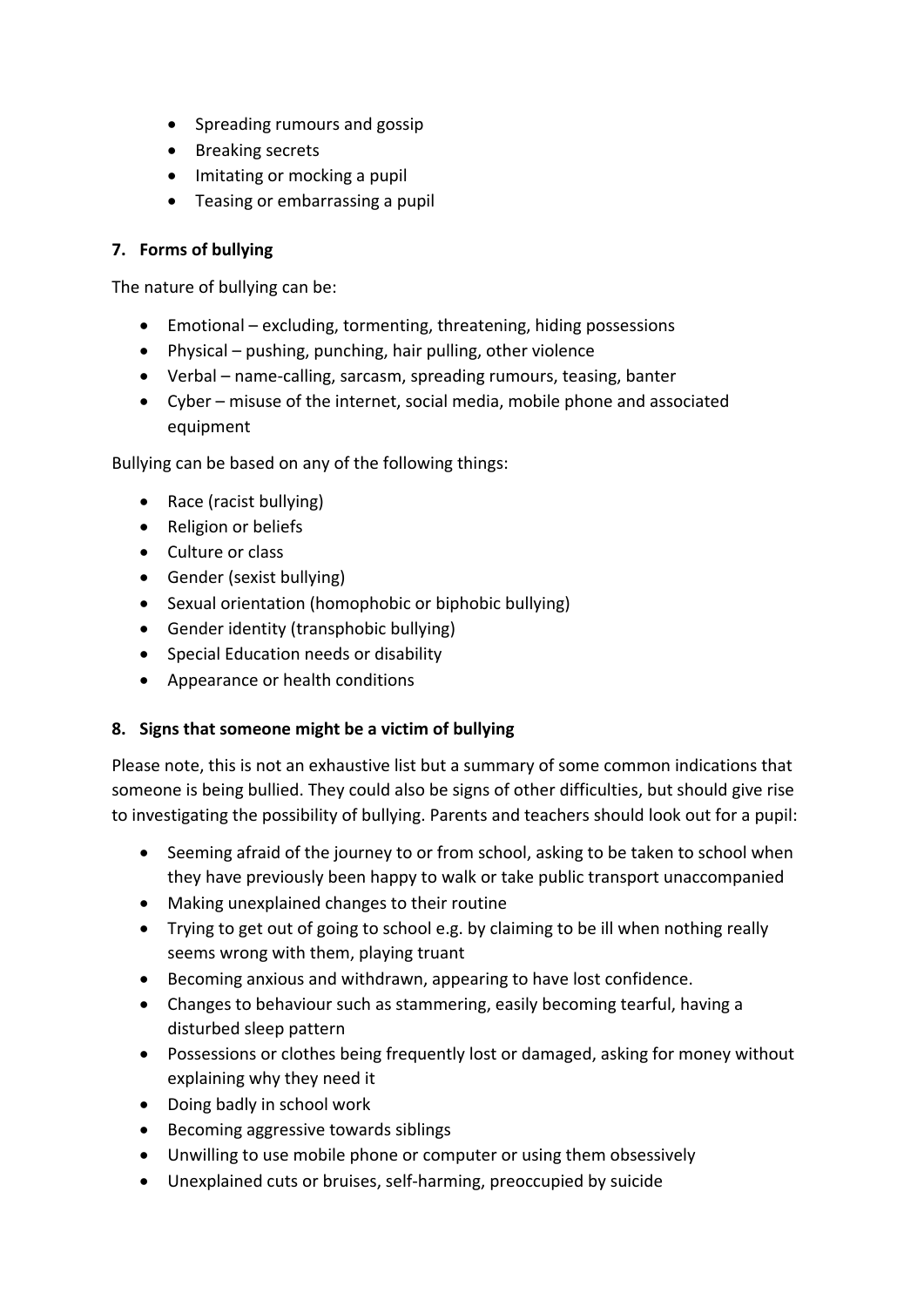#### **9. Preventing bullying**

The school takes proactive measures to foster positive relationships and mutual respect through assemblies, PSHE, the listening service, mentoring, peer support, the school council and the system for recognising and awarding achievement. The school's programme of extracurricular activities enables pupils to achieve and to develop self-esteem and good relationships beyond the classroom. Opportunities to discuss and challenge bullying are provided in many subjects such as English and RS, whilst assemblies, including special assemblies during National Anti-Bullying Week are also used to highlight the issues involved.

The school has a clearly defined pastoral system based around Class Teachers, Heads of Section, Assistant Heads and Deputy Head. Pupils may seek support from the School Nurse and the School Counsellors.

Teachers receive training in dealing with bullying as part of the recurring cycle of CPD, parents are able to discuss bullying at Parents' Forum Events and at Parents' Evenings, whilst Governors annually review the school's anti bullying policy and scrutinise the school's records of serious bullying incidents.

Resources relating to anti bullying are available from the Assistant Head, Pastoral and PSHE Lead. There is regular staff training to ensure that everyone is aware of the principles of the school policy, of action needed to resolve and prevent problems, of their legal responsibilities and of the support available to staff. Specialist training will be provided as needed to provide understanding of pupils with particular issues such as special educational needs or disabilities and LGBTQIA+ pupils.

#### **10. Dealing with bullying**

All members of the school community are encouraged to report any instances of bullying. "Third Party" reporting of bullying is positively encouraged so that those who are aware of bullying but are not victims of it come forward. Pupils will regularly be reminded about the part they can play to prevent bullying, including when they find themselves as bystanders. Success of the school's Anti-Bullying Policy can only arise as a result of the co-operation, understanding and determination of all involved parties; students, parents/carers, teachers and governors working together.

Allegations of bullying must always be reported to the Class Teachers, Heads of Section of the alleged victims and perpetrators or Assistant Heads, who will investigate the allegations, involving the Deputy Heads if necessary. Confidential notes of all allegations of bullying will be kept by class teachers and all cases of bullying will be investigated and recorded to assist in spotting patterns and ensuring the single incident does not become the first of a series. Notes about serious cases of bullying will be kept on the files of victims and perpetrators and a central record of serious incidents is kept by the Headmistress and reported to Governors. Incidents of bullying which are based on protected characteristics will be clearly distinguished in the bullying logs and records. If the investigation confirms that bullying has taken place, it will be made clear to the perpetrator that bullying will not be tolerated. The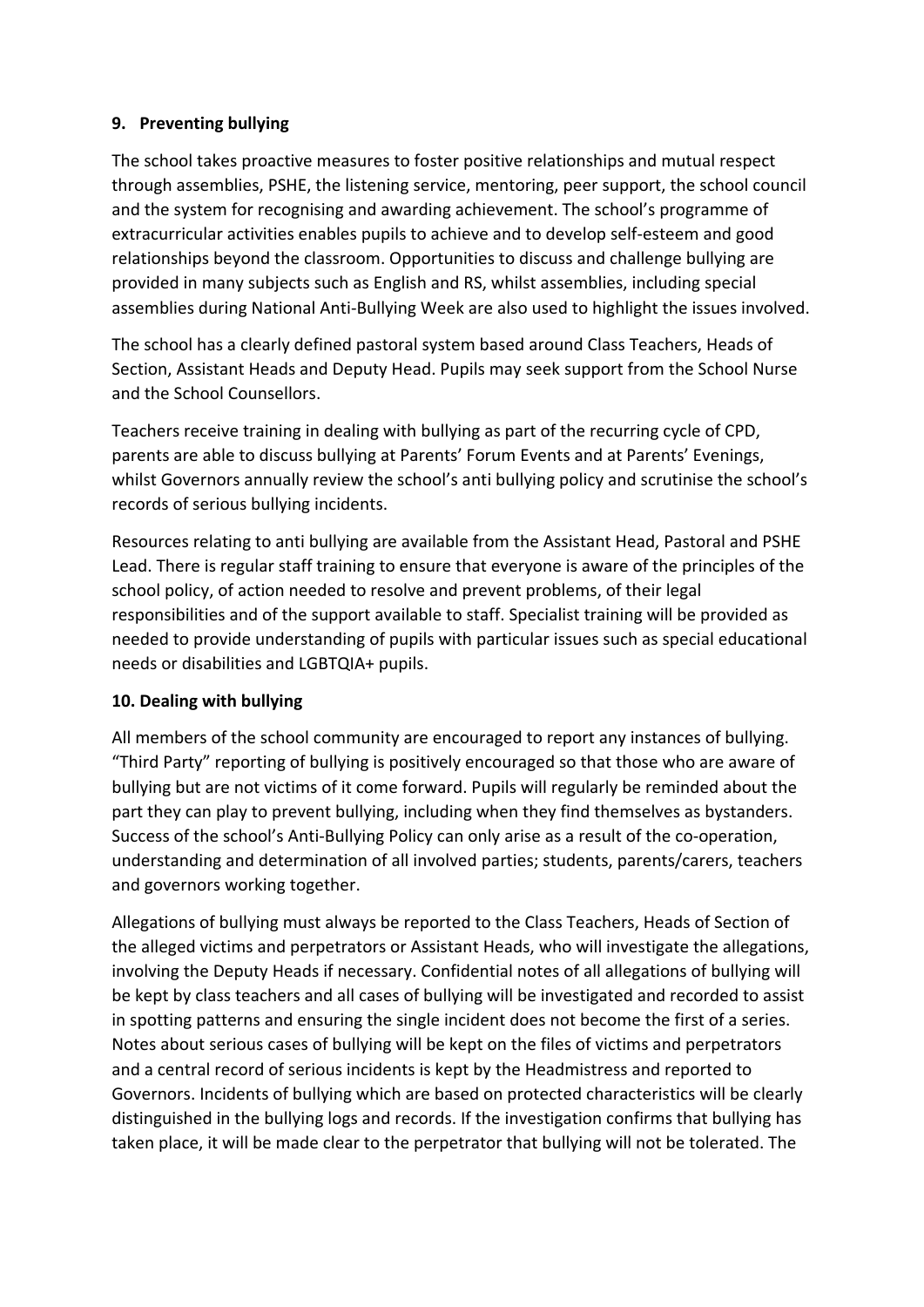victim and perpetrator's parents will be informed and a suitable disciplinary sanction may be given:

In severe cases and in cases of persistent bullying, the Headmistress may temporarily or permanently exclude the perpetrator from school. In less serious cases, mediation may take place which may include giving the victim the opportunity to tell the perpetrator about the effects of their bullying and which will give the perpetrator the opportunity to apologise for their behaviour, in accordance with the principles of restorative justice.

When bullying is suspected, adults are required to comply with the following:

- Listen carefully to what you are being told. Alleged victims must feel listened to.
- Clarify what you are told where, when, who how etc.
- Take immediate action to safeguard the victim in line with the School's Safeguarding Policy
- Do not offer confidentiality. Make it clear that you may have to report it elsewhere. Ensure that the student knows who else will be told.
- Reassure the alleged victim that they will be taken seriously.
- As soon as possible write down what you have been told using the pupil's own words. It may be appropriate for the child to write down their own version of events.
- Report this matter as soon as possible to the student's Class Teacher / Head of Section. If they are not available, to a member of SMT. All middle and senior leaders have a responsibility to support colleagues to eradicate bullying.

# **All Class Teachers and Heads of Section must:**

- Use the specific form for recording bullying incidents
- Keep the senior leadership team informed of progress
- Ensure appropriate support has been given to victims of bullying and their parents/carers
- Ensure that each case is monitored after it has been investigated and managed to ensure that repeated bullying does not take place.
- Involve the parents/carers in disciplinary measures against those responsible for/involved in bullying, in order to emphasise that bullying is contrary to the school's code of conduct and therefore unacceptable.

# **All Parents/Carers should:**

- Parents/carers should regularly remind their child of the School's Code of Conduct and Behaviour Policy, especially in terms of expected behaviour as found in the school's behaviour policy. This will reinforce the aims of the school and minimise the chance of their child's involvement in bullying.
- Parents/carers should be alert to signs that their child may be a victim of bullying. Such signs may include: problems with attendance, illness, any unusual money requests, missing or damaged equipment and physical injuries.
- If any parent / carer suspects that their child is being bullied they are recommended to encourage their child to inform a member of staff. Alternatively, parents/carers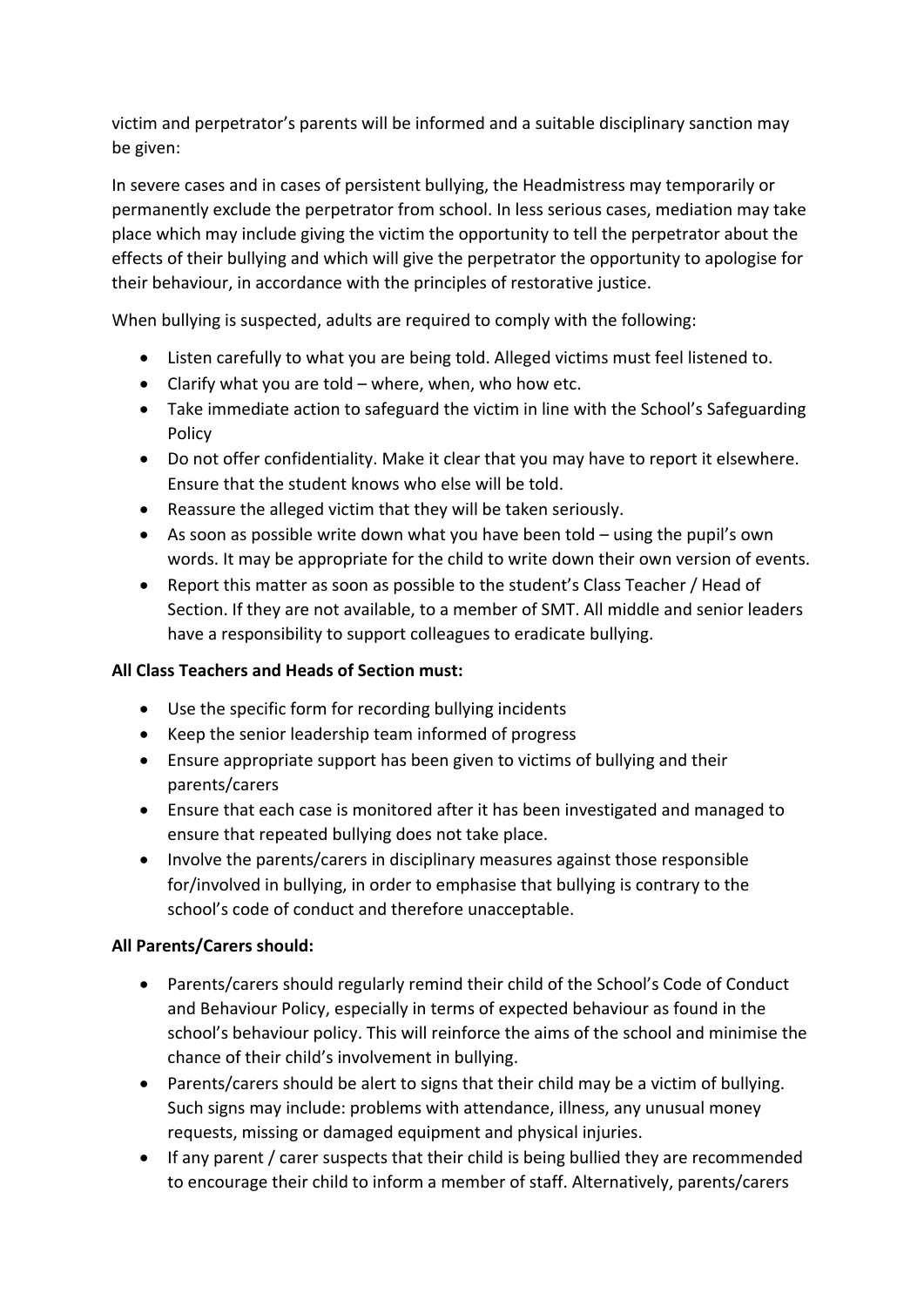can contact the school directly if they feel that their child is subject to bullying. In the first instance they should contact the appropriate Class Teacher.

- If parents/carers feel that their concerns have not been fully dealt with they should report the matter, in writing, to the Headmistress.
- If this does not prove to be conclusive, parents/carers have the right to contact the Chair of Governors.

## **11. Referral to External Agencies**

When a child has experienced bullying which gives rise to reasonable concern that she is suffering, or it likely to suffer, significant harm this will be treated as child protection issue. Advice will be sought from the DO within the local authority and if deemed appropriate a referral will be made to Children's Social Care with the consent of the child or her parents.

#### **12. Bullying experienced by members of staff**

The school recognises that adults can be the victims of bullying. Staff who experience bullying have recourse to the MTS employee procedures.

#### **13. LGBTQIA+ bullying**

The school recognises that pupils who identify as being LGBTQIA+ or who are perceived as such may be subject to bullying. The school seeks to foster a culture of tolerance and acceptance of diversity and addresses issues of homophobia, biphobia and transphobia in PSHE, in other subjects where appropriate and through assemblies.

All members of the school community are reminded to use language that is respectful of and kind towards others, and to avoid language that perpetuates stereotypes or offends others. The school does not tolerate the use of derogatory language and its use will be challenged and recorded by staff.

#### **14. Cyberbullying**

The school is committed to teaching pupils and parents about e-safety and the dangers of cyberbullying and online exploitation. These topics are covered for pupils in PSHE and ICT lessons and for parents in pastoral newsletters and parents' forums. Children are given age appropriate advice about the pitfalls of the internet, including the risk of online grooming. The school has clear rules about the use of mobile phones and cameras as highlighted in the Code of Conduct and school policies. There is clarity about the school's use of photographs of pupils in promotional materials in the parental terms and conditions. Staff personal use of IT is covered in the staff code of conduct and is part of the regular cycle of safeguarding training. The school's computer system is filtered to prevent access to unsuitable sites, including social media sites. The school will act swiftly to block inappropriate sites if these are drawn to our attention. In a fast changing world continued vigilance by staff, parents and pupils is encouraged. The school's policies and code of conduct is explicit about the unacceptability of teasing, mocking or threatening others online. As with other forms of bullying, all members of the school community are encouraged to report any instances of cyberbullying.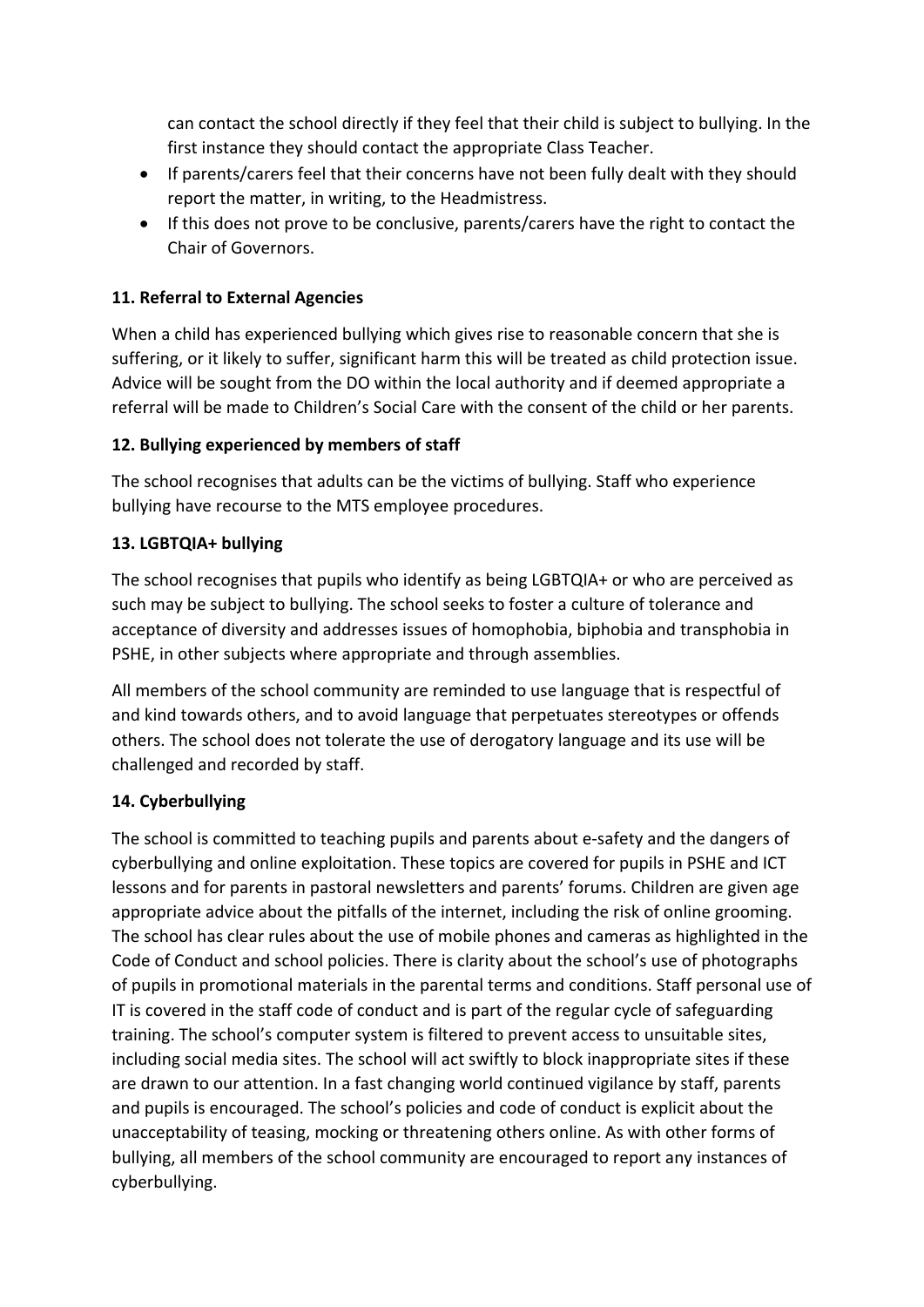# **15. Bullying which takes place off site and outside school time**

Any reports of bullying of one member of the school community by another member will be treated in accordance with this policy, regardless of when and where the incident takes place.

#### **16. Review and Evaluation**

The pastoral team keep the effectiveness of this policy and the prevalence of bullying in the school under ongoing review as part of their cycle of regular meetings. This process of review includes discussion of whether any patterns of bullying behaviour have emerged. The policy and its effectiveness are reviewed annually by Governors. The School Council regularly discusses anti bullying.

# **17. Strategies to support our approach to Anti-Bullying**

These are offered in support of our approach towards Anti-bullying. They are not exhaustive and are not guaranteed to eliminate bullying. However, using some or all of these will minimise the incidence of bullying in our community.

- Ensure that normal procedures of reporting incidents and passing on relevant information are followed.
- Follow up on each case to ensure that the victim is given as much support as possible and in order to prevent a recurrence of the behaviour. The person who is bullying may well need support and guidance to prevent a recurrence.
- Make clear to victims and bullies the actions we are taking.
- Do not bully the bully. Do not give credibility to the behaviour.
- Ensure that all students know that adults can be spoken to in confidence. Students need to know that something will be done and the matter handled discreetly and sensitively.
- Watch for signs of distress in children deterioration of work, spurious illness, isolation, the desire to stay with adults, erratic attendance. Whilst this may be symptomatic of other problems, it may be early signs of bullying.
- Gain support and advice from external agencies.
- Use of mediation and restorative justice practices if appropriate.
- Make the unacceptable nature of the behaviour and the consequences of repetition clear to the bully and her parents/carers.
- Teachers are to use every opportunity to reinforce the stated aim of the school relating to appropriate behaviour, both through the standards set in their relationships with students and in those they expect between students, whether inside or outside the classroom.
- We encourage tolerance (including racial and religious) patience, trust, respect, empathy, co-operation, understanding and a genuine concern for others.
- The wider issue of the abuse of power which includes bullying is covered in various areas of the curriculum e.g. RS, PSHE, Drama. The issue is considered at appropriate times throughout the years of compulsory education and in the Sixth Form.